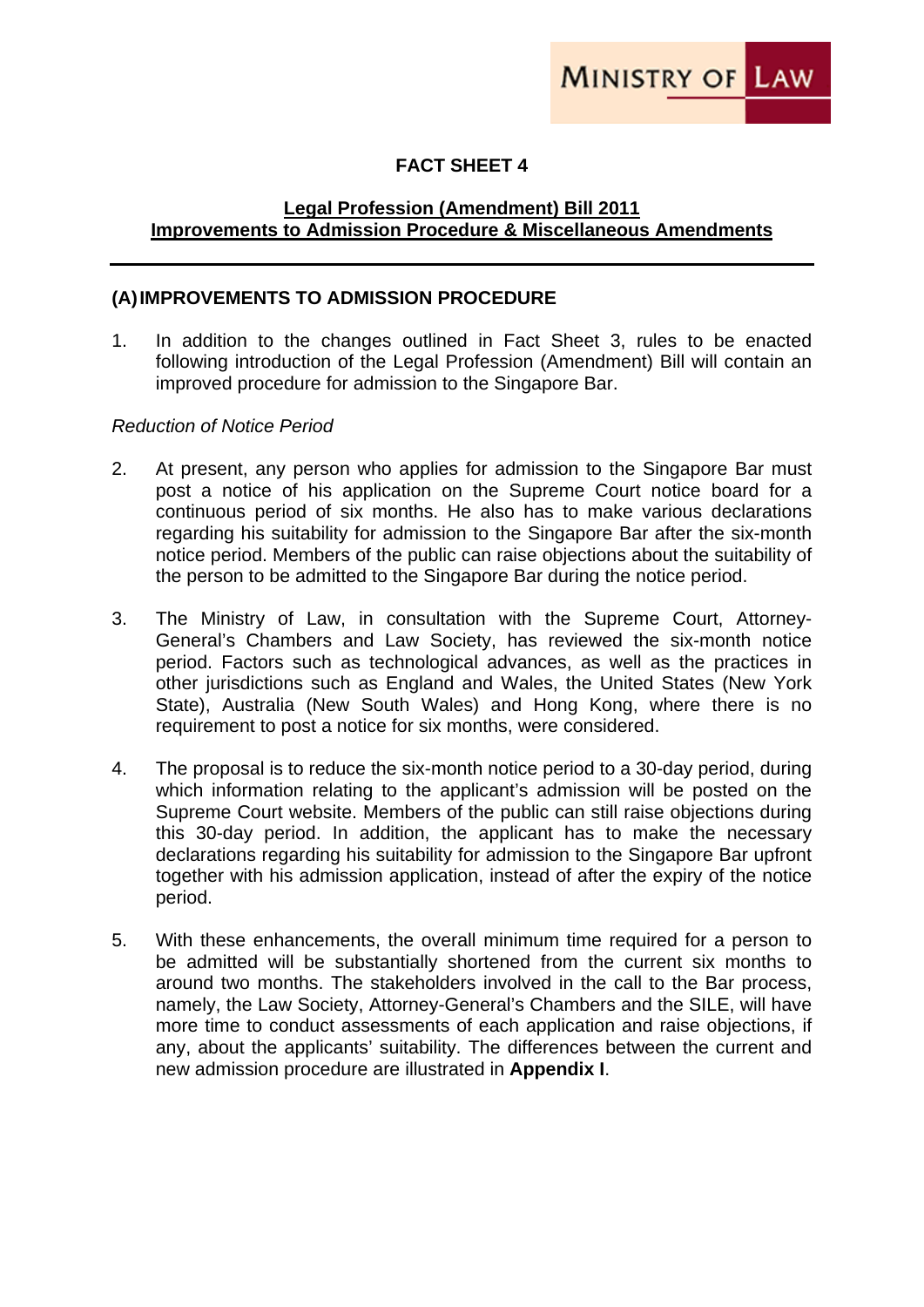## **(B) KEY MISCELLANEOUS AMENDMENTS**

6. The Bill also proposes various miscellaneous amendments. The key amendments are summarised below:

#### *Provision of Legal Services by In-house Counsel*

7. Section 33 of the Act criminalises certain acts<sup>1</sup> if performed by an "unauthorised person". The reference to an "unauthorised person" includes one who does not have a practising certificate. In-house counsel have raised concerns whether their activities as in-house counsel will be considered illegal, since they do not hold practising certificates. Amendments are thus made to the Bill to clarify that the provision of legal services by in-house counsel in their own organisations does not contravene section 33 of the Act.

#### *Companies Acting without Solicitors*

8. Currently, a company cannot appear in court proceedings "in person". It must do so through a Singapore solicitor. There is no flexibility to allow the company to appoint its own officer to appear on its behalf. Based on recommendations made by a committee chaired by Justice Chao Hick Tin, the Bill contains amendments to allow flexibility for the Court to permit an officer of a company, a limited liability partnership or an unincorporated association, to act on its behalf, without a solicitor, in certain Court proceedings<sup>2</sup> in accordance with requirements set out in the Rules of Court.

**MINISTRY OF LAW 14 FEBRUARY 2011** 

 $1$  For instance, section 33(1) makes it an offence for an unauthorised person to act as an advocate or a solicitor or an agent for any party to proceedings in the Singapore courts. Section 33(2) makes it an offence for an unauthorised person to directly or indirectly prepare certain legal documents or perform certain types of negotiations where done in expectation of any fee, gain or reward.

 $2$  Currently envisaged to be limited to proceedings in the Subordinate Courts.